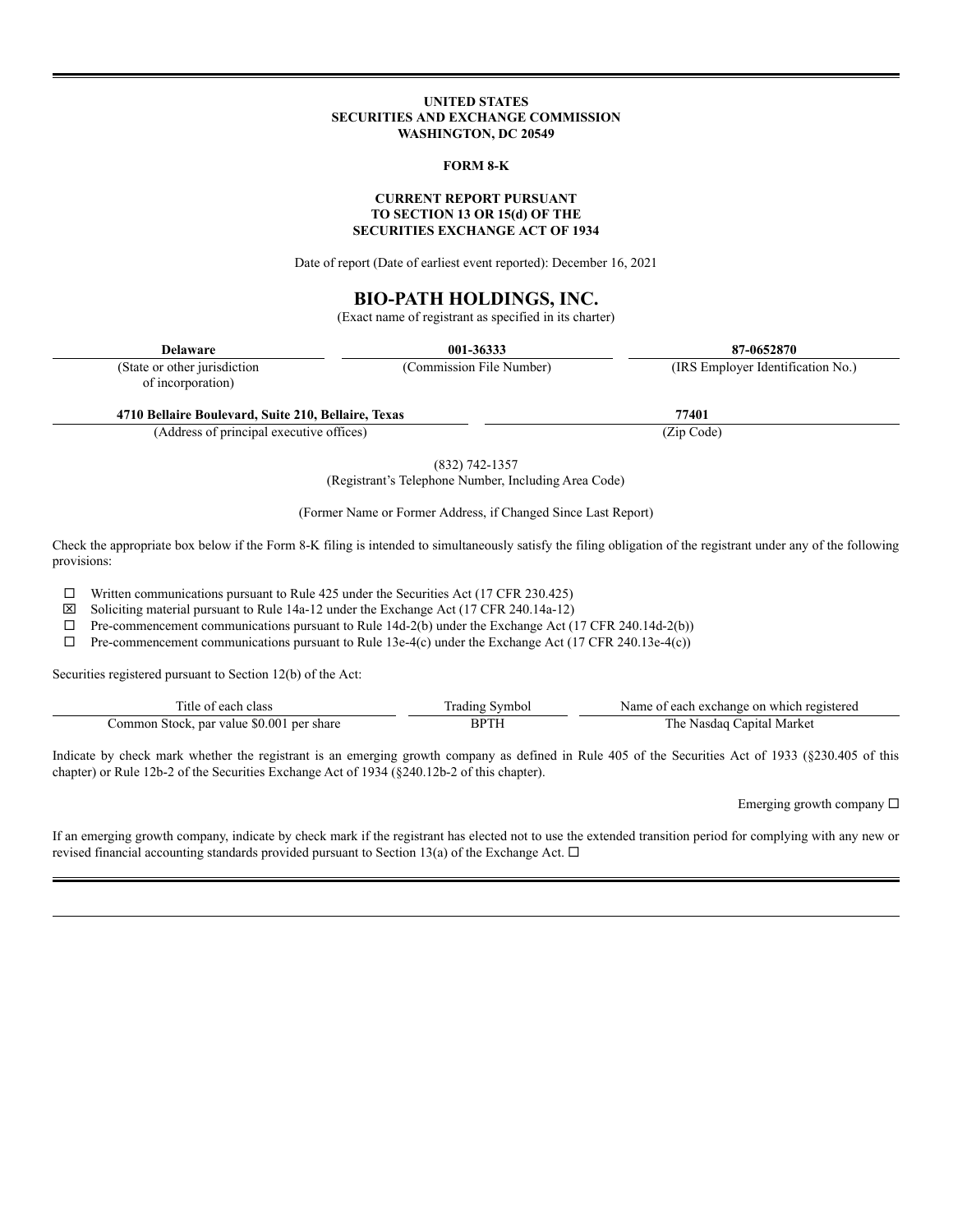#### **Item 8.01 Other Events.**

On December 16, 2021, Bio-Path Holdings, Inc. (the "Company") called to order its 2021 annual meeting (the "2021 Annual Meeting") of stockholders of the Company. At the Annual Meeting, there were not present or represented by proxy a sufficient number of shares of the Company's common stock in order to a constitute quorum. The Company adjourned the Annual Meeting until December 28, 2021 at 4:00 p.m. Central Time. At that time, the Annual Meeting will be reconvened at the offices of Winstead PC, 24 Waterway Avenue, Suite 500, The Woodlands, Texas 77380.

The record date for the Annual Meeting remains October 25, 2021. Stockholders of the Company who have previously submitted their proxy or otherwise voted and who do not want to change their vote do not need to take any action.

This material may be deemed to be solicitation material in respect of the Annual Meeting to be reconvened and held on December 28, 2021. In connection with the Annual Meeting, the Company filed a definitive proxy statement with the Securities and Exchange Commission (the "SEC") on November 4, 2021. No changes have been made in the proposals to be voted on by stockholders at the Annual Meeting. The Company strongly encourages all of its stockholders to read the Company's definitive proxy statement on Schedule 14A, filed with the SEC on November 4, 2021 and other proxy materials relating to the Annual Meeting, which are available free of charge on the SEC's website at www.sec.gov or on the Company's website at http://www.biopathholdings.com/sec-filings/.